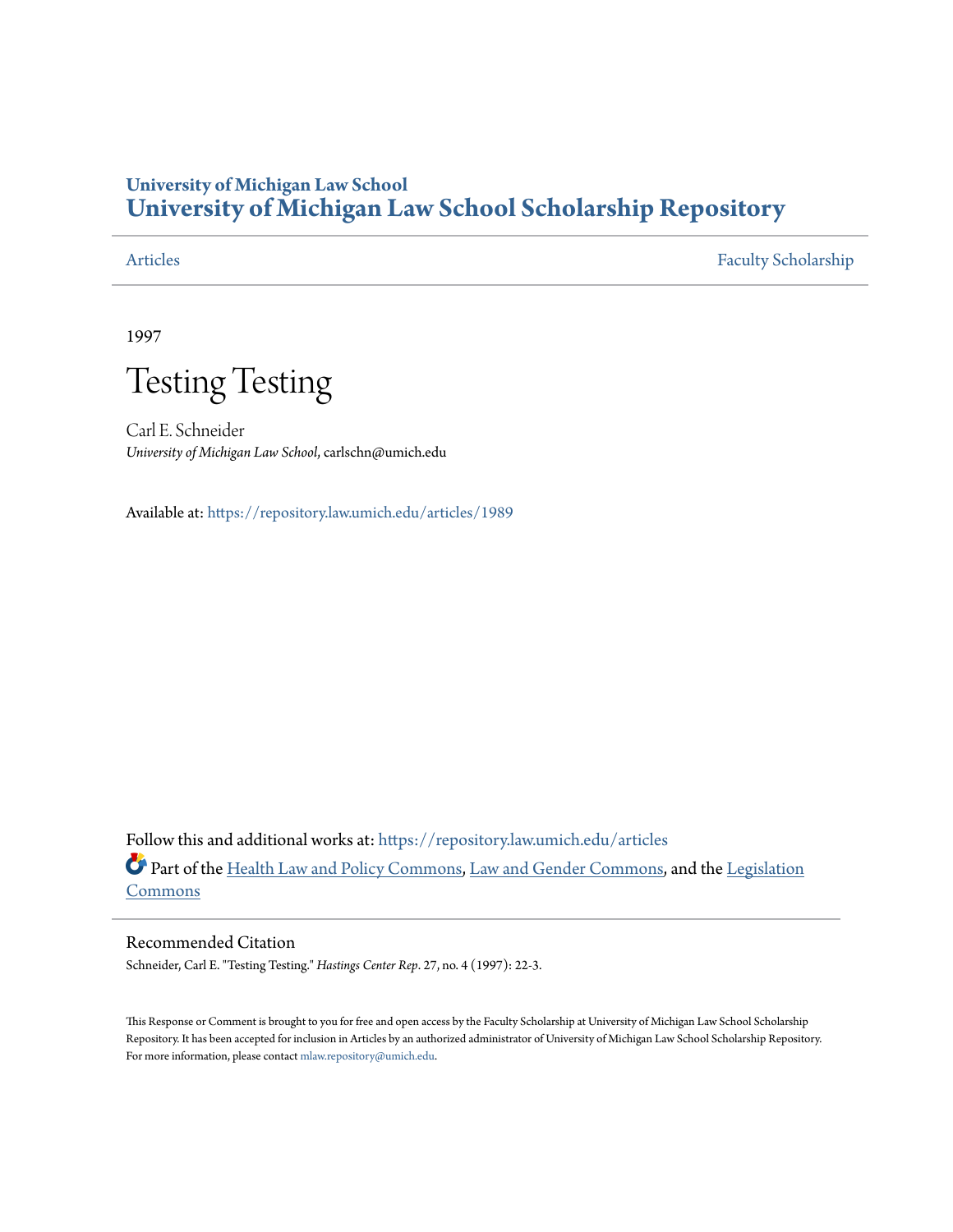# Testing Testing

by Carl E. Schneider

ast year, Congress passed the Ryan White Care Act Amend ments of 1996. The amend ments authorize ten million dollars for each fiscal year from 1996 through 2000 for counseling pregnant women on HIV disease, for "outreach efforts to pregnant women at high risk of HIV who are not currently receiving prenatal care," and for voluntary testing for preg nant women.

 The amendments compromise a central question: whether prenatal and neonatal AIDS testing should be com pelled. The compromise is complex. The director of the Centers for Disease Control and Prevention is instructed to establish a system for states to use to dis cover and report the number of cases in which infants have acquired AIDS in utero. The secretary of the Department of Health and Human Services (DHHS) is to use those reports to decide whether the following practices have become routine: to provide HIV testing for in fants whose mothers have not been pre natally tested; to disclose the results of such tests to the mother and to others who have or are likely to have legal re sponsibility for the child; to disclose the results of prenatal tests for HIV disease promptly to the pregnant woman; to provide counseling along with test re sults; and finally for states to prohibit health insurers from canceling insur ance because someone has HIV disease or has been tested for it.

 If the DHHS secretary decides these five practices have become routine, states wanting full funding under the Ryan White Care Act must legally re quire each one. However, states need not do so if their rate of new cases of perinatally acquired AIDS has declined by at least 50 percent since 1993 or if "[a]t least 95 percent of women in the

 State who have received at least two prenatal visits (consultations) prior to thirty-four weeks of gestation with a health care provider or provider group have been tested." Finally, the DHHS secretary must have the Institute of Medicine prepare a report for Congress on the amendments' effectiveness in re ducing the perinatal transmission of HIV

 The question whether prenatal and neonatal HIV testing should be the uncoerced or even uninfluenced choice of pregnant women and mothers has been debated for some time. There has been a good deal of feeling that testing should not just be more widely avail able, but that it should be vigorously encouraged and even compelled. How ever, that sentiment has often been met (especially in the academy) with skepti cism and even hostility. One eminently moderate example of such skepticism is the report of the National Research Council's Panel on Monitoring the So cial Impact of the AIDS Epidemic.'

 The panel's report explains that chil dren who are infected with HIV

 need extra attention from the point of birth .. . [R]oughly 20 percent of newborns with HIV become ill with AIDS-related infections with in a year of their infection. Once ill, they tend to spend more days in the hospital than adults with AIDS. They typically have chronic growth problems, as well as developmental problems in both motor and lan guage skills ... And all the required care will be delivered by someone who knows that it is highly proba ble that the child will die.

 The report adds that "most clinicians now believe that it is important to iden tify in infancy children who may be in fected in order to begin prophylactic treatment and to monitor them for signs of treatable infections.'

 These data, of course, suggest one motivation for testing: to identify chil dren who may need special care. This identification, however, is not straight forward. All pregnant women infected with HIV pass on antibodies to their newborn children. But only about a quarter of those children are actually infected.

 Having described a rationale for ag gressive testing, the panel's report ex pounds the opposing view. The report says that if pregnant women are tested to identify children who might benefit from medical attention, "the state is, in the view of many, using the woman simply as a vehicle for reaching her child." If the state tests children after birth without their mothers' consent, the state "imposes two forms of intru sion on the mother. First, it compels her to learn her own status [since the test reveals the mother's antibodies] . . . Second, . . . imposing the test overrides the mother's control over her child in a society that leaves nearly all decisions about children to parents."

 In short, the report approaches test ing primarily in terms of the mother's rights, although less emphatically so than many other comments. This is surely a basic element of the way a court would approach the question. And the report's cautious conclusion-that "the great reluctance to override parental choice is probably defensible"---might well be the result courts would reach were the issue fully litigated. But a thor ough judicial treatment of the rights question would encounter a number of revealing complexities.

 The report says, "When the Su preme Court speaks of a constitutional presumption of biological parents' con trol over a child's life, it is speaking of rights that belong to the parent, not rights that belong to the child." Parents' constitutional claims to the *companion*ship of their children surely does partly rest on our social respect for the fact that "most parents regard begetting and raising children as one of life's most ful filling activities." Perhaps that also ex